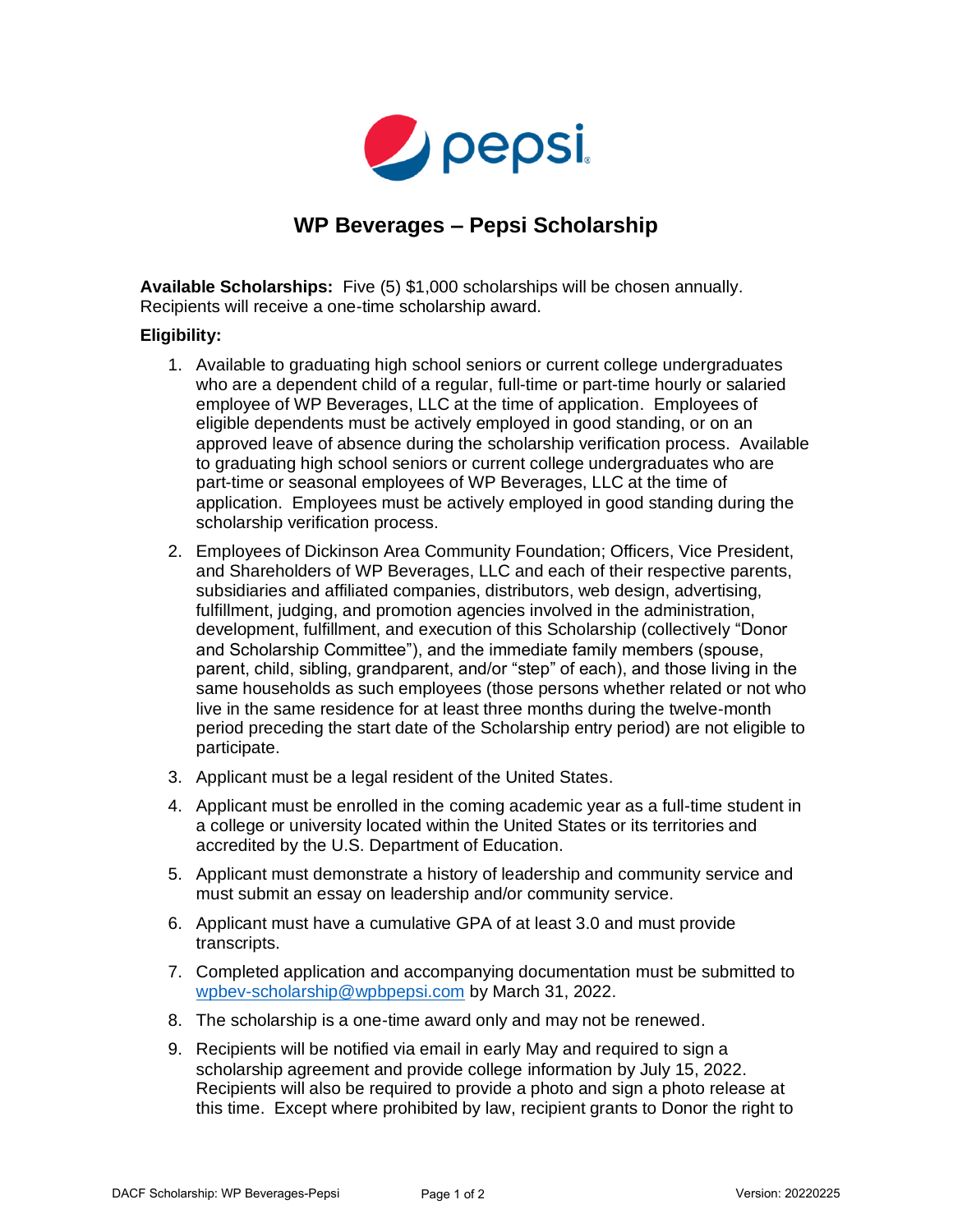print, publish, broadcast, and use worldwide in any media now known or hereinafter known, the recipient's name, address, voice, statement, picture or other likeness, without additional compensation, for public relations, advertising, and promotional purposes as may be determined by Donor.

- 10. A scholarship award may be revoked by the DACF Board of Trustees because of:
	- a. Criminal or anti-social conduct of recipient.
	- b. Filing false information on application.
	- c. For such other good cause as the Board may, in its sole discretion, determine.

Revocation shall be by the action of a majority of the members of the DACF Board of Trustees. Upon such revocation, any and all funds still controlled by the DACF Board of Trustees shall be withheld and disposed of at the discretion of the Board.

**In partnership with Dickinson Area Community Foundation**

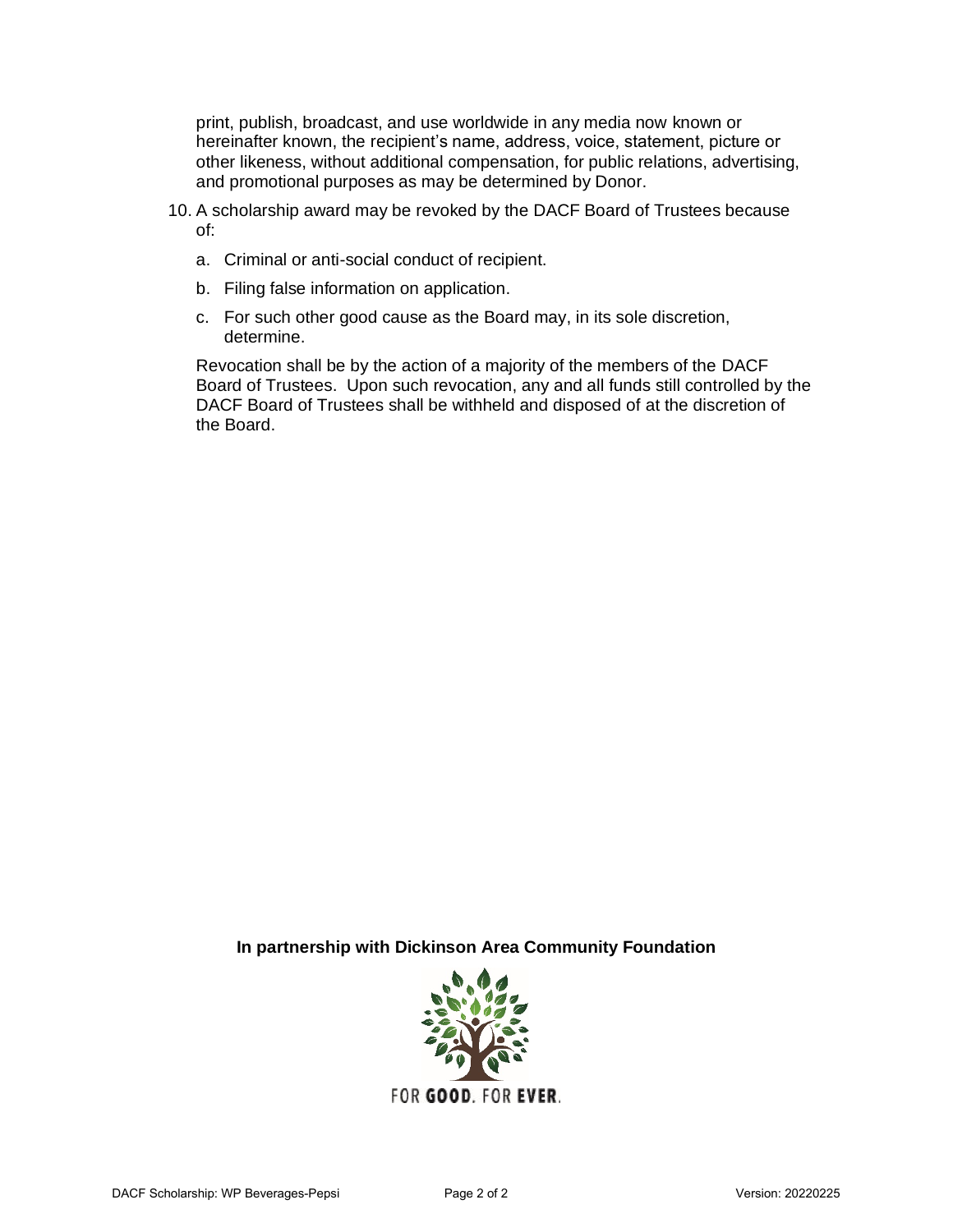

## **Completed application and transcripts must be submitted by March 31, 2022.**

| <b>Date</b>                                                                                                                                                                                                                                                                                               |                                                                                  |  |
|-----------------------------------------------------------------------------------------------------------------------------------------------------------------------------------------------------------------------------------------------------------------------------------------------------------|----------------------------------------------------------------------------------|--|
| <b>Full Name</b>                                                                                                                                                                                                                                                                                          |                                                                                  |  |
| <b>Home Address</b>                                                                                                                                                                                                                                                                                       |                                                                                  |  |
| <b>City ST ZIP Code</b>                                                                                                                                                                                                                                                                                   |                                                                                  |  |
| <b>Home Phone</b>                                                                                                                                                                                                                                                                                         |                                                                                  |  |
| <b>Email address</b>                                                                                                                                                                                                                                                                                      |                                                                                  |  |
| <b>High School Attended</b>                                                                                                                                                                                                                                                                               |                                                                                  |  |
| College/University/Vocational/Technical school attended if applicable (current<br>undergrads only):                                                                                                                                                                                                       |                                                                                  |  |
| Name of College/University/Vocational/Technical school you plan to attend in<br>upcoming academic year:                                                                                                                                                                                                   |                                                                                  |  |
| Have you applied for admission?                                                                                                                                                                                                                                                                           |                                                                                  |  |
| Have you been accepted?                                                                                                                                                                                                                                                                                   |                                                                                  |  |
| Please include the following saved as PDFs with the completed application:                                                                                                                                                                                                                                |                                                                                  |  |
| 1. A list of your involvement in your school and/or community: Honors/Awards,<br>Extracurricular Activities, Community Service, Volunteering, Work Experience, etc.                                                                                                                                       |                                                                                  |  |
| 2. A personal statement (minimum 250 words, maximum 500 words) addressing each of<br>the following three questions:                                                                                                                                                                                       |                                                                                  |  |
|                                                                                                                                                                                                                                                                                                           | a. How do you demonstrate a leadership role in your school or community?         |  |
|                                                                                                                                                                                                                                                                                                           | b. What have you learned through your involvement in the activity you described? |  |
|                                                                                                                                                                                                                                                                                                           | c. How does this learning connect to your larger educational and/or life goals?  |  |
| 3. A reference letter from a person (not family) who is familiar with you and the<br>community service activities you provided or participated in. The letter must recognize<br>your commitment to the community and must cite specific examples of the service(s)<br>you have provided to the community. |                                                                                  |  |

4. Academic Transcript.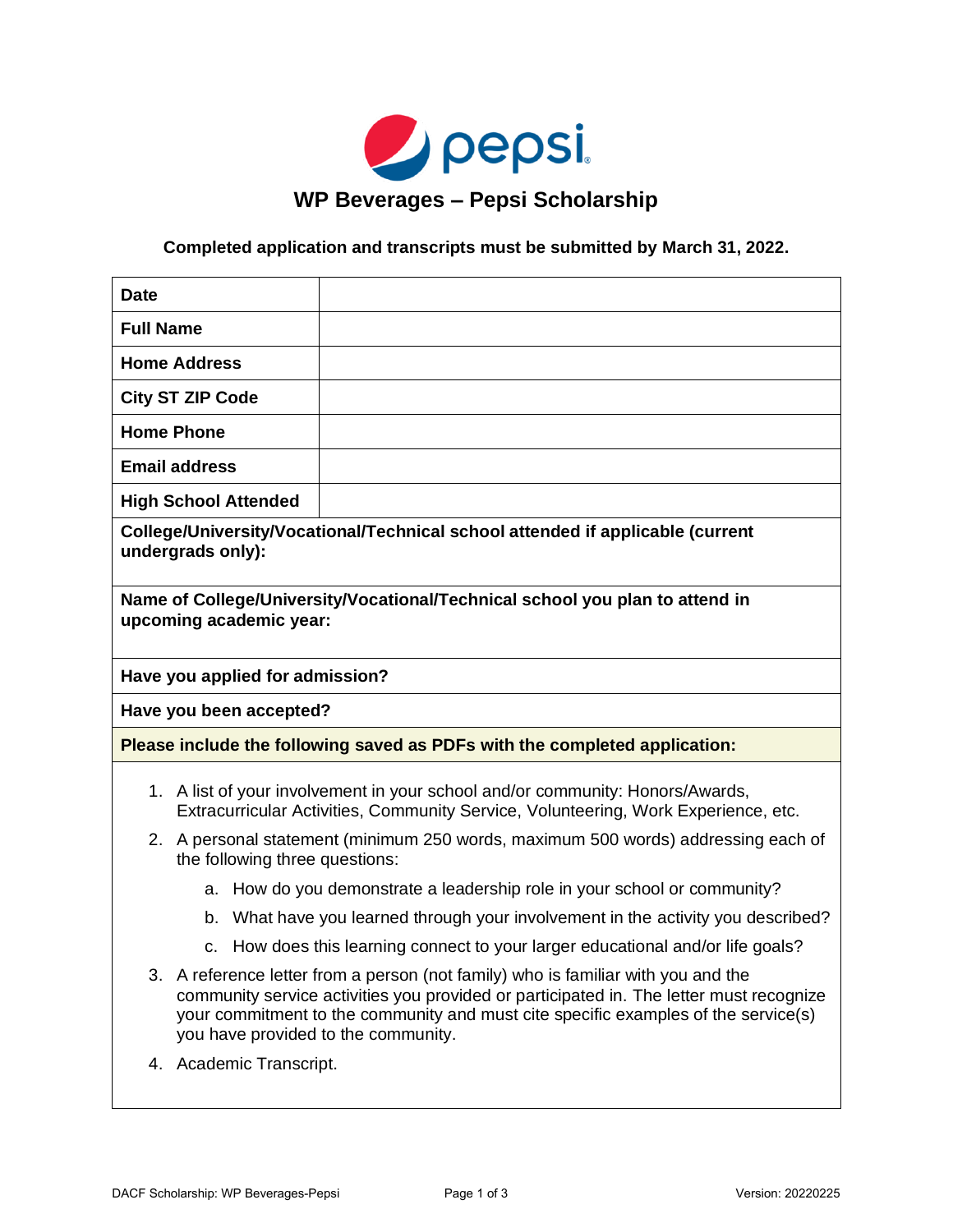| <b>Application Deadline</b>                                                                                                                                                                                                                                |                                                                                      |  |  |
|------------------------------------------------------------------------------------------------------------------------------------------------------------------------------------------------------------------------------------------------------------|--------------------------------------------------------------------------------------|--|--|
| 2022.                                                                                                                                                                                                                                                      | All applications need to be submitted to wpbey-scholarship@wpbpepsi.com by March 31, |  |  |
| If selected as recipient of the WB Beverages - Pepsi Scholarship, will you provide your senior<br>photo and a signed photo release?<br>Yes<br>No                                                                                                           |                                                                                      |  |  |
| Agreement and Signature of Applicant                                                                                                                                                                                                                       |                                                                                      |  |  |
| By submitting this application, I affirm that the facts set forth in it are true and complete. I<br>understand any false statements, omissions, or other misrepresentations made by me on this<br>application may result in rejection of this application. |                                                                                      |  |  |
| Name (printed)                                                                                                                                                                                                                                             |                                                                                      |  |  |
| Signature                                                                                                                                                                                                                                                  |                                                                                      |  |  |
| Date                                                                                                                                                                                                                                                       |                                                                                      |  |  |
| <b>Parent/Guardian/Employee Application Form*:</b>                                                                                                                                                                                                         |                                                                                      |  |  |
| *Required if applying as a dependent. WP Beverages Part-time/Seasonal employees applying for scholarship who are 18 or<br>older should indicate their position below, but do not need a parent/guardian to complete the form or provide a signature.       |                                                                                      |  |  |
| Name of parent or guardian<br>completing this form:                                                                                                                                                                                                        |                                                                                      |  |  |
| Home address:                                                                                                                                                                                                                                              |                                                                                      |  |  |
| Phone:                                                                                                                                                                                                                                                     |                                                                                      |  |  |
| WP Beverages location and title:                                                                                                                                                                                                                           |                                                                                      |  |  |
| Do you have any dependents other than your own family or other extenuating<br>circumstances that should be considered? If yes, please explain:                                                                                                             |                                                                                      |  |  |
|                                                                                                                                                                                                                                                            |                                                                                      |  |  |
|                                                                                                                                                                                                                                                            |                                                                                      |  |  |
|                                                                                                                                                                                                                                                            |                                                                                      |  |  |
|                                                                                                                                                                                                                                                            |                                                                                      |  |  |
| Note here any statements you may wish to make which assist the scholarship<br>selection committee in consideration of the applicant:                                                                                                                       |                                                                                      |  |  |
|                                                                                                                                                                                                                                                            |                                                                                      |  |  |
|                                                                                                                                                                                                                                                            |                                                                                      |  |  |
|                                                                                                                                                                                                                                                            |                                                                                      |  |  |
|                                                                                                                                                                                                                                                            |                                                                                      |  |  |
| <b>Agreement &amp; Signature of Parent/Guardian:</b>                                                                                                                                                                                                       |                                                                                      |  |  |
| I affirm that the statements above are true and complete. I understand any false statements,<br>omissions, or other misrepresentations made by me on this application may result in rejection<br>of this application.                                      |                                                                                      |  |  |
| Signature of parent or guardian:                                                                                                                                                                                                                           |                                                                                      |  |  |
| Date:                                                                                                                                                                                                                                                      |                                                                                      |  |  |